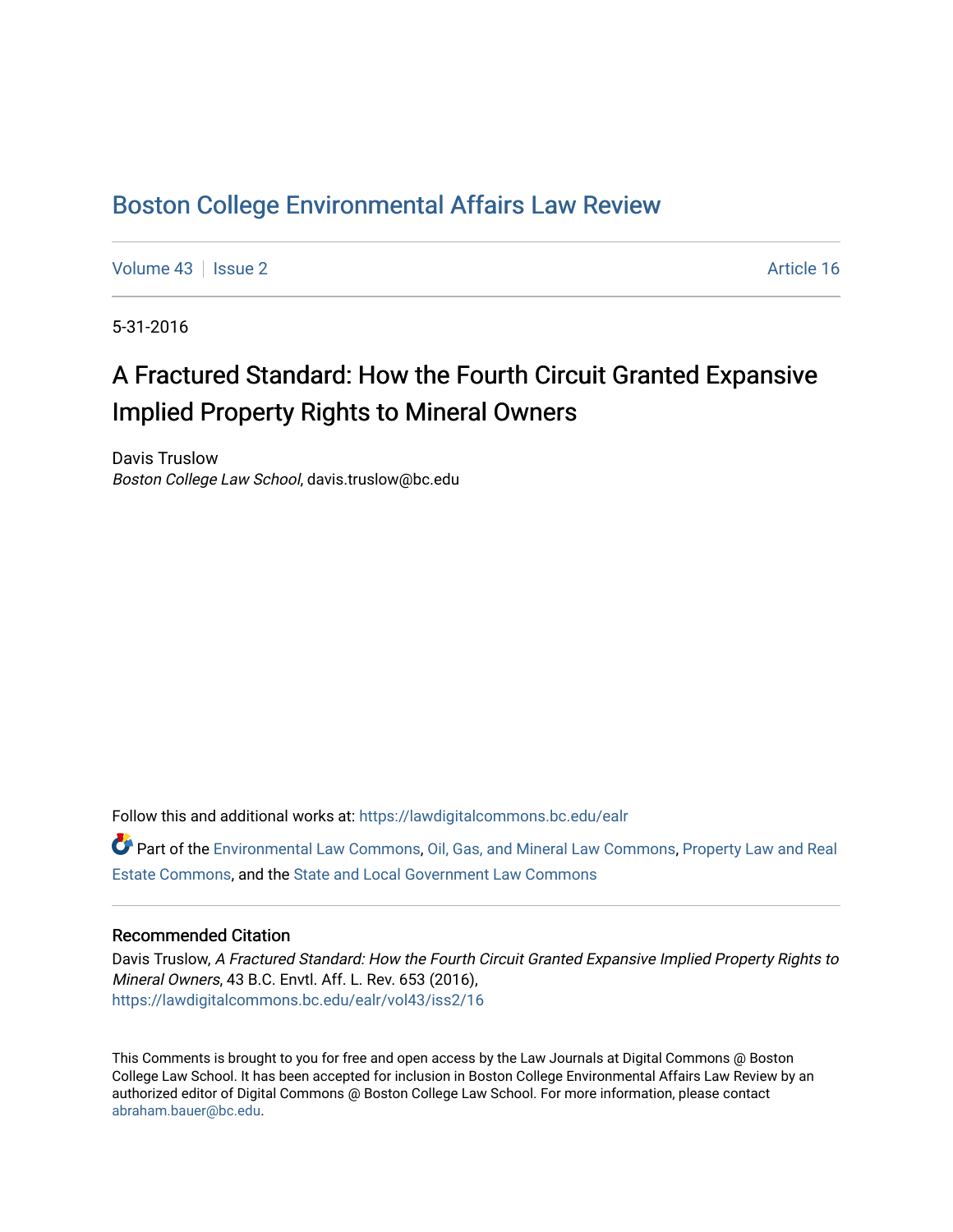# **A FRACTURED STANDARD: HOW THE FOURTH CIRCUIT GRANTED EXPANSIVE IMPLIED PROPERTY RIGHTS TO MINERAL OWNERS**

## DAVIS TRUSLOW[\\*](#page-1-0)

**Abstract:** Extraction of natural gas through hydraulic fracturing poses a significant risk of harm to human health and the environment. West Virginia, like many states that lie above vast oil and gas resources, grants expansive implied property rights to owners of subsurface mineral estates. In *Whiteman v. Chesapeake, L.L.C.*, the United States Court of Appeals for the Fourth Circuit held that a hydraulic fracturing company's construction and use of drilling waste pits on the surface of another's property did not constitute a trespass under West Virginia common law because it was *reasonably necessary* for the recovery of natural gas and did not impose a substantial burden on the surface property. This Comment argues that the court's decision misapplied a common law standard to a unique set of facts and, as a result, has significantly diluted the protections afforded to individual landowners. The court should have determined that a permanent disposal of waste on the surface of another's property exceeds the implied rights of mineral estate owners because such a use is not *necessary*. In addition, even if the court had found that such a disposal was necessary, it should have concluded that permanent disposal of waste was not *reasonable*.

#### <span id="page-1-2"></span>**INTRODUCTION**

As Americans struggle to heat their homes and fill their gas tanks, many states are relying more heavily on natural gas, one of the few com-modities that is truly "made-in-America."<sup>[1](#page-1-1)</sup> Hydraulic fracturing ("fracking") is an increasingly utilized technique for natural gas production in the

 <sup>\*</sup> Staff Writer, BOSTON COLLEGE ENVIRONMENTAL AFFAIRS LAW REVIEW, 2015–2016. <sup>1</sup> *See* Monika Ehrman, *The Next Great Compromise: A Comprehensive Response to Opposi-*

<span id="page-1-1"></span><span id="page-1-0"></span>*tion Against Shale Gas Development Using Hydraulic Fracturing in the United States*, 46 TEX. TECH. L. REV. 423, 425 (2014) (noting expanding reliance on natural gas in residential homes); *Natural Gas and Its Uses*, AM. PETROLEUM INST., http://www.api.org/oil-and-natural-gasoverview/exploration-and-production/natural-gas/natural-gas-uses [http://perma.cc/RG9D-QXFC] (indicating that Americans are using natural gas to heat households and power cars); *Natural Gas Consumption by End Use*, U.S. ENERGY INFO. ADMIN. (Sept. 30, 2015), http://www.eia.gov/dnav/ ng/ng cons sum dcu nus a.htm [http://perma.cc/25HY-9VWA] (illustrating a comparative analysis of state consumption of natural gas).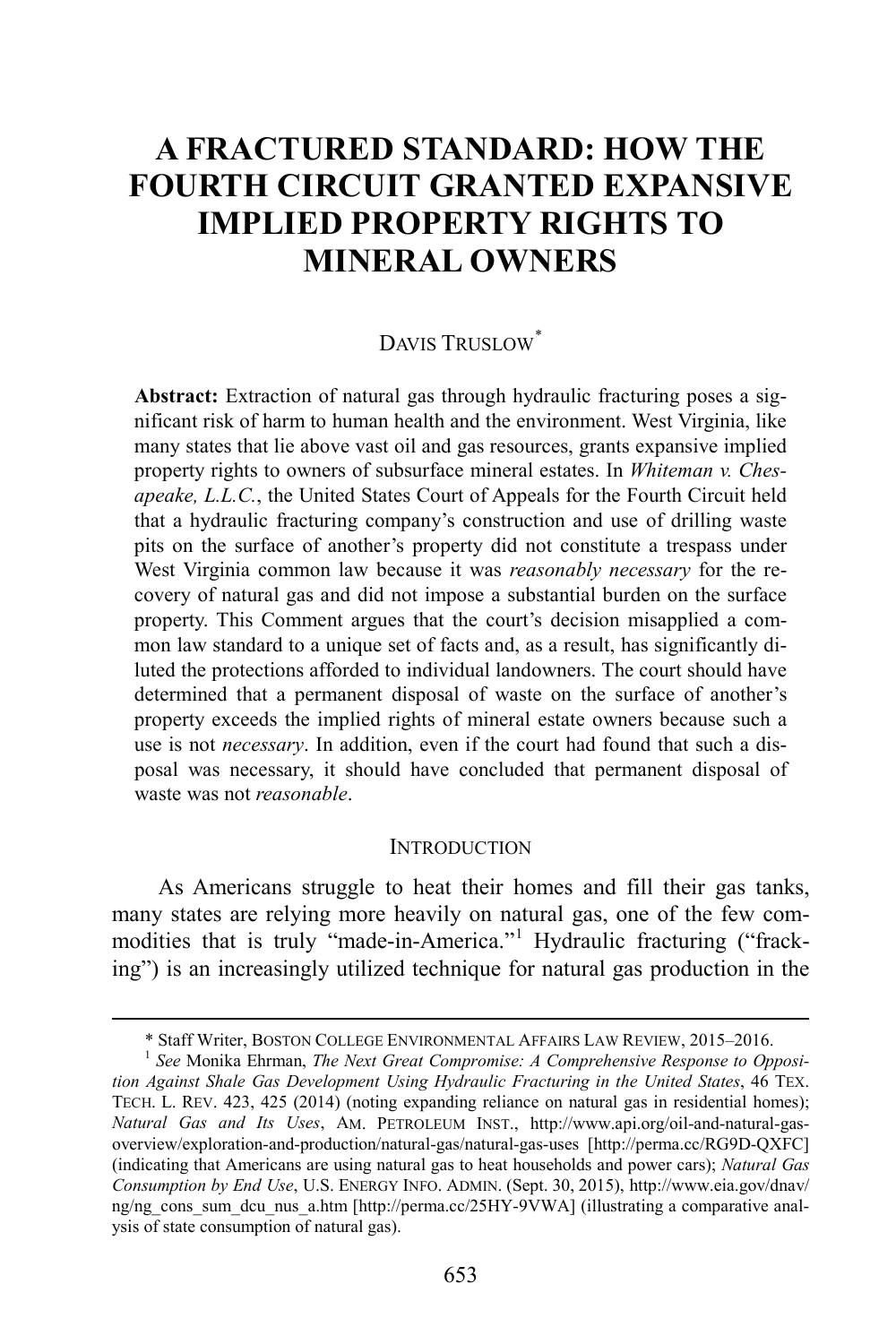<span id="page-2-0"></span>United States.<sup>[2](#page-2-1)</sup> Developments in fracking technology have vastly expanded onshore natural gas production by making it economically feasible to tap reserves that were previously inaccessible.<sup>[3](#page-2-2)</sup> The booming fracking industry will likely position the United States as the leading world producer of natu-ral gas by the end of 2015.<sup>[4](#page-2-3)</sup>

Onshore natural gas production promotes national energy security and stimulates the national economy, while simultaneously providing a cleaner alternative to coal.<sup>[5](#page-2-4)</sup> As a result, many environmental groups assert that natural gas is a key step in bridging the gap between traditional high greenhouse-gas-emitting fossil fuels and low emission technologies, like renewa-ble resources.<sup>[6](#page-2-5)</sup> Despite its economic benefits, fracking poses a significant threat to the environment and human health due to its potential impact on the quality and quantity of our nation's vital water resources.<sup>[7](#page-2-6)</sup>

Fracking is the process by which pressurized fluids are pumped through natural gas wells<sup>[8](#page-2-7)</sup> deep into subsurface rock formations<sup>[9](#page-2-8)</sup> to fracture the formation and release trapped natural gas.<sup>10</sup> A vertical well is drilled through the surface, extending thousands of feet until it reaches a natural gas storing rock formation, such as shale.<sup>[11](#page-2-10)</sup> Once the proper depth is reached, the vertical well pivots horizontally, extending through the length

<span id="page-2-4"></span><span id="page-2-3"></span><span id="page-2-2"></span><sup>3</sup> See ENVTL. PROT. AGENCY, *supra* note 2.<br><sup>4</sup> Ehrman, *supra* note [1,](#page-1-2) at 423, 425.<br><sup>5</sup> See id. at 427. Natural gas-fired power plants produce roughly half the carbon dioxide emissions of coal-fired plants. *Id.*<br>
<sup>6</sup> See id.; Roberson, *supra* not[e 2,](#page-2-0) at 68.<br>
<sup>7</sup> ENVTL. PROT. AGENCY, *supra* note 2.<br>
<sup>8</sup> See Ehrman, *supra* note [1,](#page-1-2) at 431–32. Wells are large cylindrical holes drilled through the

<span id="page-2-7"></span><span id="page-2-6"></span><span id="page-2-5"></span>surface, deep into the earth, to reach a natural gas-storing rock formation. *Id.* The wells act as conduits, allowing natural gas to flow out of the rock formations, into the well, and up to the surface for collection. *See id. 9 See* Roberson, *supra* note [2,](#page-2-0) at 69–70. Shale rock formations are major sources and reser-

<span id="page-2-8"></span>voirs of natural gas in the United States. *Id.* at 69. Shale, a fine-grained sedimentary rock formed by the compaction of silt and clay-sized mineral particles, breaks easily into thin pieces along many thin layers and produces gas composed of methane. *Id.*<br><sup>10</sup> *Id.* at 70; *see* Ehrman, *supra* not[e 1,](#page-1-2) at 433 (describing generally the production process).<br><sup>11</sup> *See* Ehrman, *supra* note 1, at 431; Roberson, *supr* 

<span id="page-2-10"></span><span id="page-2-9"></span>date back to the Mississippian age, a sub-period in the geologic timescale, are 6500 to 8500 feet deep with a thickness ranging from a hundred to 600 feet. Roberson, *supra* note [2,](#page-2-0) at 70. The Marcellus Shale, which covers 95,000 square miles across southern New York, Pennsylvania, western Maryland, eastern Ohio, and West Virginia, is a middle Devonian age formation that is 4000 to 8500 feet deep and ranges in thickness from fifty to 200 feet. *Id.*

<span id="page-2-1"></span> <sup>2</sup> *See* ENVTL. PROT. AGENCY, ASSESSMENT OF THE POTENTIAL IMPACTS OF HYDRAULIC FRACTURING FOR OIL AND GAS ON DRINKING WATER RESOURCES, at ES-1 (2015), http://www. epa.gov/sites/production/files/2015-07/documents/hf\_es\_erd\_jun2015.pdf [http://perma.cc/WM8S-AQ75] (finding recent technological developments in hydraulic fracking have fostered an increase in production and economic benefits); Terry W. Roberson, *Environmental Concerns of Hydraulically Fracturing a Natural Gas Well*, 32 UTAH ENVTL. L. REV. 67, 67 (2012) (noting that frack-<br>ing is "the leading trend in onshore natural gas exploration and production").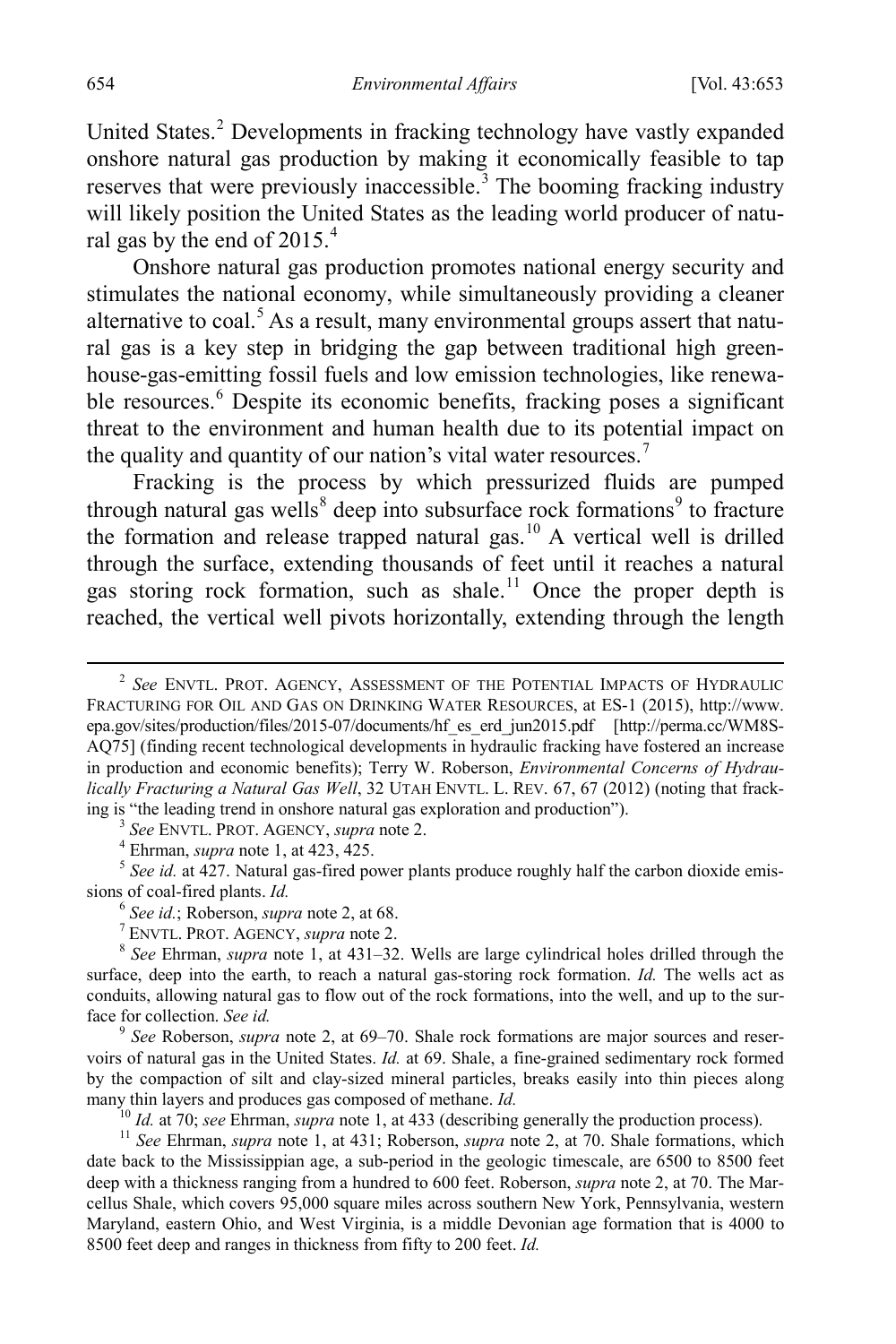of the formation.<sup>[12](#page-3-0)</sup> After the well is fully drilled and prepared,  $13$  fluids are injected into the well at high pressures to fracture the surrounding shale formation.[14](#page-3-2) The fracking fluids are then pumped back out of the well, allowing natural gas to flow into the well from the newly created fractures, and then up to the surface for collection. [15](#page-3-3)

A major risk factor identified by the Environmental Protection Agency (EPA), and a primary concern of many landowners with property located near fracking wells, is that the fracking production and waste disposal processes can severely contaminate the United States' limited water re-sources.<sup>[16](#page-3-4)</sup> Well construction and operation produces large quantities of solid and liquid waste, including spent fracking fluids ("flowback"), drill cuttings, and mud.[17](#page-3-5) Fracking fluids are generally composed of water (90%), proppant (9.5%), and chemical additives  $(0.5\%)$ .<sup>[18](#page-3-6)</sup> Each well requires millions of gallons of water that, once mixed with these chemical additives, are ren-dered undrinkable and hazardous to the environment.<sup>[19](#page-3-7)</sup> In a recent study, EPA identified 1076 chemical additives used in the fracking process and determined that human consumption of many of these chemicals could manifest negative health effects, including carcinogenesis, immune system effects, changes in blood chemistry, neurotoxicity, liver and kidney toxicity, and reproductive and developmental toxicity.<sup>[20](#page-3-8)</sup> In the United States, thousands of wells are drilled and fractured each year, with an estimated

<span id="page-3-1"></span><span id="page-3-0"></span><sup>&</sup>lt;sup>12</sup> Ehrman, *supra* note [1,](#page-1-2) at 431.<br><sup>13</sup> *See id.* at 431, 433. After the well is drilled, it is lined with a steel casing and cemented to isolate and protect groundwater. *Id.* at 431. Next, a perforating gun is inserted into the well and uses explosive charges to create holes in the casing, the surrounding cement, and the shale formation. *Id.* at 432. <sup>14</sup> ENVTL. PROT. AGENCY, *supra* not[e 2.](#page-2-0) 15 Ehrman, *supra* note [1,](#page-1-2) at 433. <sup>15</sup> Ehrman, *supra* note 1, at 433. <sup>16</sup> ENVTL. PROT. AGENCY, *supra* note [2,](#page-2-0) at ES-6, ES-19 to -21; *see also* Whiteman v

<span id="page-3-4"></span><span id="page-3-3"></span><span id="page-3-2"></span>peake Appalachia, L.L.C. (*Whiteman II*), 729 F.3d 381, 383 (4th Cir. 2013) (noting that the plaintiffs are concerned about the environmental effects of the waste pits). The EPA also identified four other concerns: withdrawing water during times of low water availability; spilling contaminated fracking fluids; fracking directly into below-ground drinking water resources; and fluids migrating below ground. ENVTL. PROT. AGENCY, *supra* note 2, at ES-6.

<span id="page-3-5"></span><sup>&</sup>lt;sup>17</sup> See Ehrman, *supra* note [1,](#page-1-2) at 433–34; Austin C. Whitmore, Note, *Oilfield Recycling in Texas: Why Command and Control Regulations Are Stifling the End Goal*, 44 TEX. ENVTL. L.J. 287, 289–90 (2014). Once the formation is fractured and the fracking fluids are extracted from the well, flowback is collected at the surface. *See* Ehrman, *supra* note [1,](#page-1-2) at 433. Generally, far less than fifty percent of the fracking fluids are extracted from the well. *Id.* at 434. The drilling process also produces large amounts of solid and liquid waste, including drill cutting and mud. *See* Whitmore, *supra*, at 290.<br><sup>18</sup> Roberson, *supra* note [2,](#page-2-0) at 75. Proppant is a material, usually sand, that is added to the

<span id="page-3-8"></span><span id="page-3-7"></span><span id="page-3-6"></span>fracking fluid to prop open the fractures and allow the natural gas to flow out. *Id.* <sup>19</sup> *See* ENVTL. PROT. AGENCY, *supra* not[e 2,](#page-2-0) at ES-6, ES-12 to -13. <sup>20</sup> *See id.* at ES-12 to -13.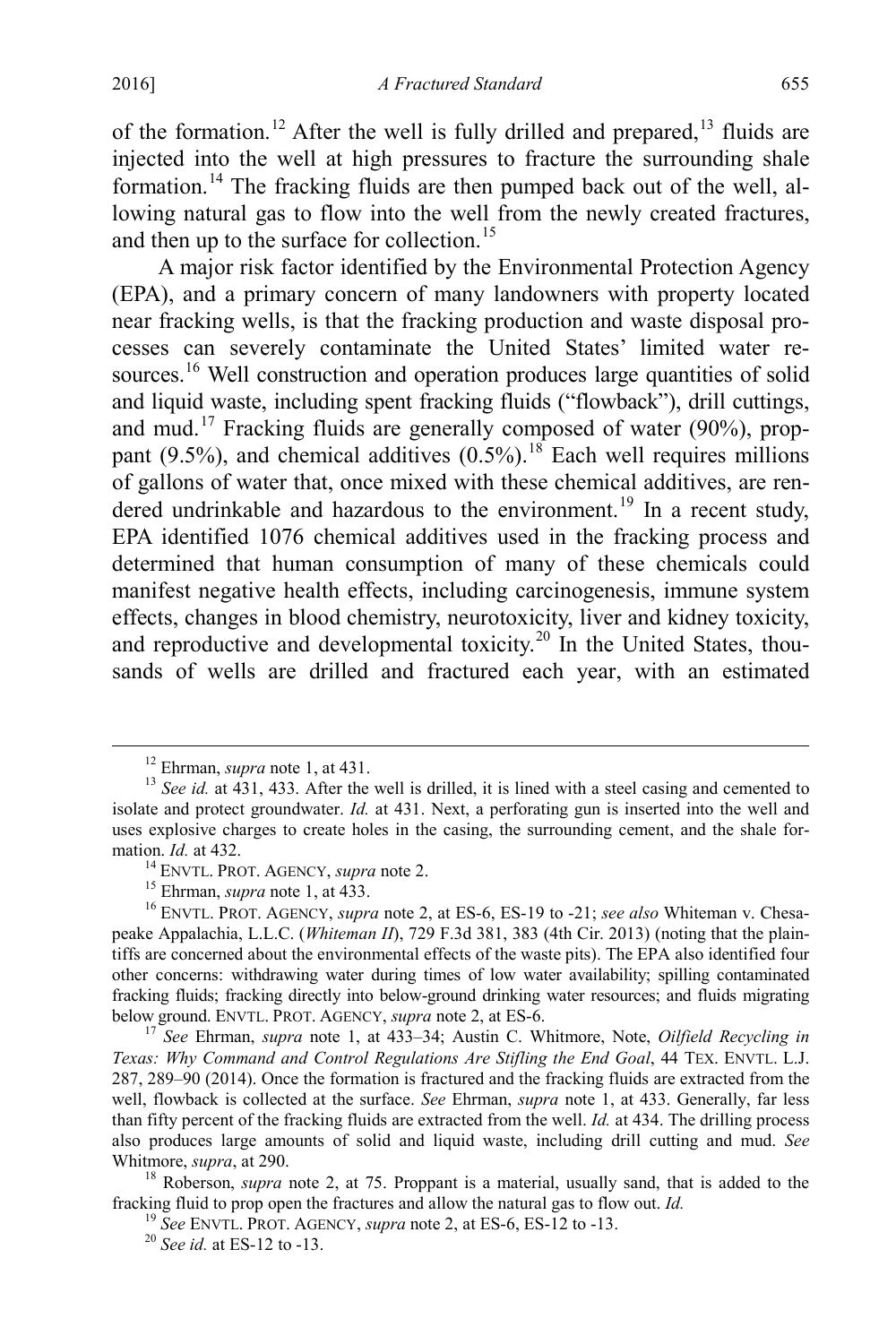100,000 to 120,000 new wells fractured between 2011 and 2014 alone.<sup>[21](#page-4-0)</sup> Between 2011 and 2012, 88 billion gallons of water were directly contami-nated through fracking activities.<sup>[22](#page-4-1)</sup>

Lisa and Martin Whiteman (the "Whitemans") were members of a large group of at least 9.4 million U.S. citizens who live near fracking wells.<sup>[23](#page-4-2)</sup> The Whitemans were West Virginia landowners who raised sheep and grew hay on the surface of approximately 101 acres of land.<sup>[24](#page-4-3)</sup> Their property rested atop the Marcellus Shale, one of the largest shale formations in the United States.<sup>[25](#page-4-4)</sup> As is common in states with vast quantities of mineral resources, the mineral estate beneath the Whitemans' 101 acres was split from the surface estate.<sup>[26](#page-4-5)</sup> As a result, the Whitemans owned the surface while Chesapeake Appalachia, L.L.C. ("Chesapeake") held the rights to the subsurface mineral estate pursuant to a lease agreement between Chesa-peake and a third party.<sup>[27](#page-4-6)</sup> Chesapeake, the second-largest producer of natural gas in the United States, operated three natural gas wells on the surface of the Whitemans' property.[28](#page-4-7)

The Whitemans were primarily concerned with Chesapeake's disposal of waste produced from the construction and use of these wells on their sur-face property.<sup>[29](#page-4-8)</sup> Stored in open pits on the surface property, the waste in-cluded drill cuttings, mud, and chemical additives.<sup>[30](#page-4-9)</sup> The use of open pits for waste disposal was a common disposal method employed by Chesa-peake in West Virginia at the time the wells were drilled.<sup>[31](#page-4-10)</sup> Alternative disposal methods, such as "closed-loop" systems, however, were used by Chesapeake in other areas of the country.<sup>[32](#page-4-11)</sup> Although Chesapeake did not

<span id="page-4-0"></span><sup>&</sup>lt;sup>21</sup> *See id.* at ES-5 (calculating the total amount of new wells over the entire period by combin-<br>ing the average annual increases).

<span id="page-4-1"></span><sup>&</sup>lt;sup>22</sup> *See id.* at ES-6 to -7. While this represents only one percent of the nation's total annual water use, the impact is much greater at the local level. *See id.* 

<span id="page-4-2"></span><sup>&</sup>lt;sup>23</sup> See *Whiteman II*, 729 F.3d 381, 383 (4th Cir. 2013) (noting that the Whitemans live on 101 acres of land where Chesapeake Appalachia, L.L.C. operates three natural gas wells); ENVTL. PROT. AGENCY, *supra* note [2,](#page-2-0) at ES-5 to -6 (stating that at least 9.4 million residents live within one square mile of a fracking well).

<span id="page-4-5"></span><span id="page-4-4"></span><span id="page-4-3"></span><sup>&</sup>lt;sup>24</sup> See Whiteman II, 729 F.3d at 382–83.<br><sup>25</sup> See id. at 383; Roberson, *supra* not[e 2,](#page-2-0) at 70.<br><sup>26</sup> See Whiteman II, 729 F.3d at 382–83; *see also* Teel v. Chesapeake Appalachia, L.L.C., 906 F. Supp. 2d 519, 522 (N.D. W. Va. 2012) (noting that the deed severed the mineral estate from surface estate by deed); Marvin v. Brewster Iron Mining Co., 55 N.Y. 538, 539–40 (1874) (implying that the mineral estate was severed from surface estate by warranty deed).<br><sup>27</sup> Whiteman II, 729 F.3d at 383.<br><sup>28</sup> Id. at 381, 383; *About*, CHESAPEAKE ENERGY, http://www.chk.com/about [http://perma.cc/

<span id="page-4-10"></span><span id="page-4-9"></span><span id="page-4-8"></span><span id="page-4-7"></span><span id="page-4-6"></span>CDN9-CQVS]. <sup>29</sup> *See Whiteman II*, 729 F.3d at 384. <sup>30</sup> *Id.* at 383–84. <sup>31</sup> *Id.* at 384. <sup>32</sup> *Id.*

<span id="page-4-11"></span>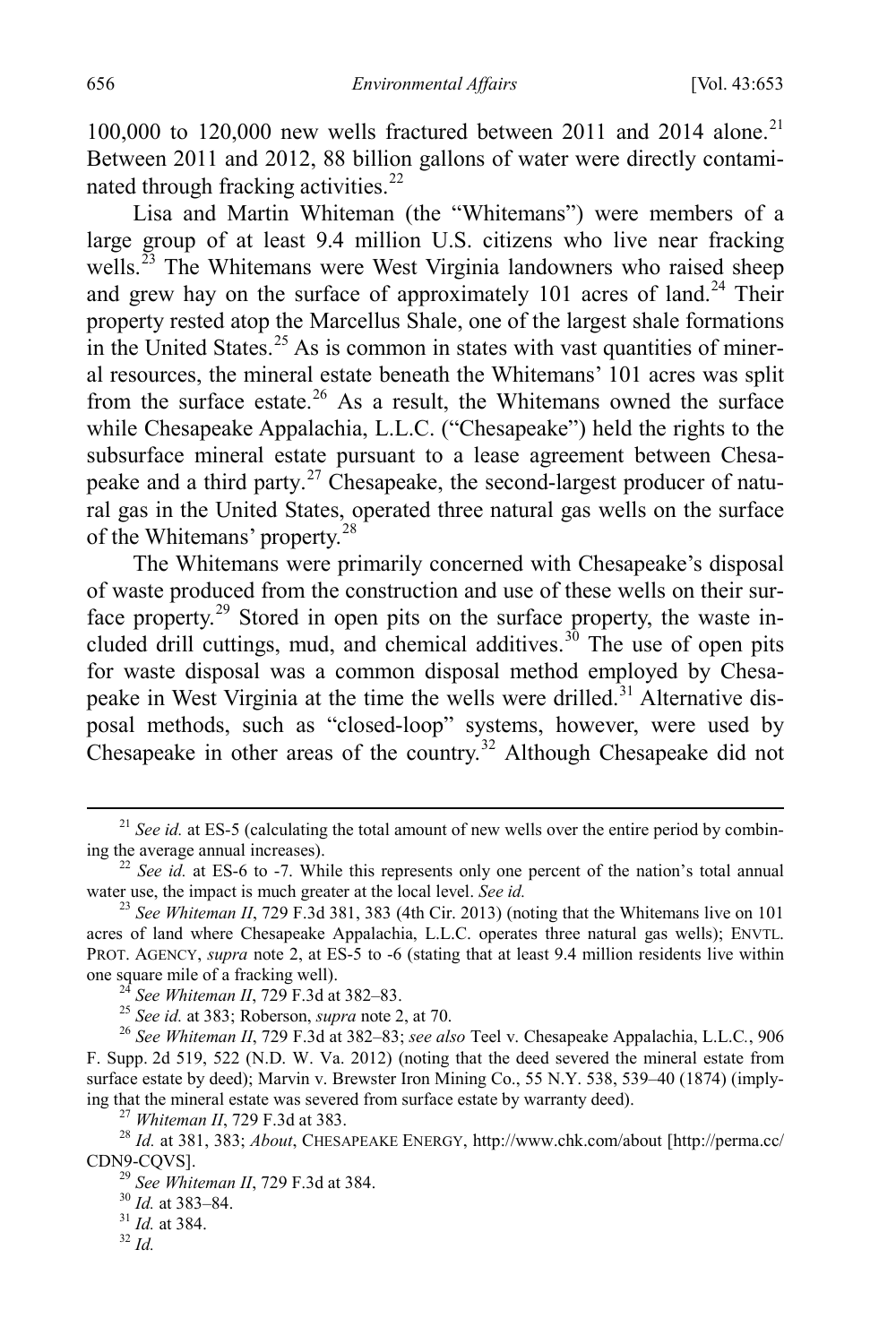begin implementing the alternative, closed-loop system in West Virginia until 2009, Chesapeake had used it in Oklahoma since 2004 and Texas since 2005.[33](#page-5-0) In the closed-loop system, the drilling company removes drill cuttings and waste from the well location for disposal in off-site landfills. $34$ The closed-loop system allows more of the expensive and toxic drilling fluid to be reused in future drilling operations, removes the possibility of a pit failure and the resulting contamination, and creates a smaller overall drilling operation footprint at the well site.<sup>35</sup> On the other hand, closed-loop sys-tems are generally more expensive to implement.<sup>[36](#page-5-3)</sup>

In *Whiteman v. Chesapeake Appalachia, L.L.C*., the United States Court of Appeals for the Fourth Circuit affirmed that permanent disposal of drill cuttings and other waste products from the operation of three natural gas wells stored by the holder of subsurface mineral rights in open surface pits did not constitute a trespass under West Virginia law.[37](#page-5-4) The court reasoned that such disposal was reasonably necessary for the extraction of nat-ural gas, in part due to the valid permits possessed by Chesapeake.<sup>[38](#page-5-5)</sup> This Comment argues that the court's decision misapplied a common law standard to a unique set of facts and, as a result, has significantly diluted the pro-tections afforded to individual landowners.<sup>[39](#page-5-6)</sup> The court should have determined that a permanent disposal of waste on the surface of another's property exceeds the implied rights afforded to holders of mineral rights because such a use is unnecessary.<sup>[40](#page-5-7)</sup> The existence of alternative disposal methods effectively removed the necessity of permanent disposal on the Whitemans' property. $41$  In addition, even if the court found that such disposal was necessary, it should have concluded that permanent disposal of waste was unreasonable.<sup>42</sup> If the court had properly applied the language of the common law standard, the court would have concluded that Chesapeake's use of the Whitemans' surface property was not reasonably necessary for Chesapeake's enjoyment of the mineral estate and, therefore, constituted a trespass. [43](#page-5-10)

<span id="page-5-4"></span><span id="page-5-3"></span><span id="page-5-2"></span><span id="page-5-1"></span><span id="page-5-0"></span><sup>&</sup>lt;sup>33</sup> *Id.*<br><sup>34</sup> *Id.*<br><sup>35</sup> *Id.; see* ENVTL. PROT. AGENCY, *supra* not[e 2,](#page-2-0) at ES-6, ES-12 to -13.<br><sup>36</sup> *See Whiteman II*, 729 F.3d at 384.<br><sup>37</sup> *See id.* at 394 (inferring that the waste disposal did not constitute a tres Whitemans' property because it was reasonably necessary and, therefore, Chesapeake had lawful authority to dispose its fracking waste).

<span id="page-5-6"></span><span id="page-5-5"></span>

<sup>&</sup>lt;sup>38</sup> See id. at 392–94.<br><sup>39</sup> See infra note [85–](#page-9-0)[121](#page-13-0) and accompanying text.<br><sup>40</sup> See infra note [99–](#page-10-0)121 and accompanying text.<br><sup>41</sup> See infra note 99–121 and accompanying text.<br><sup>42</sup> See infra note 99–121 and accompanying tex

<span id="page-5-7"></span>

<span id="page-5-9"></span><span id="page-5-8"></span>

<span id="page-5-10"></span>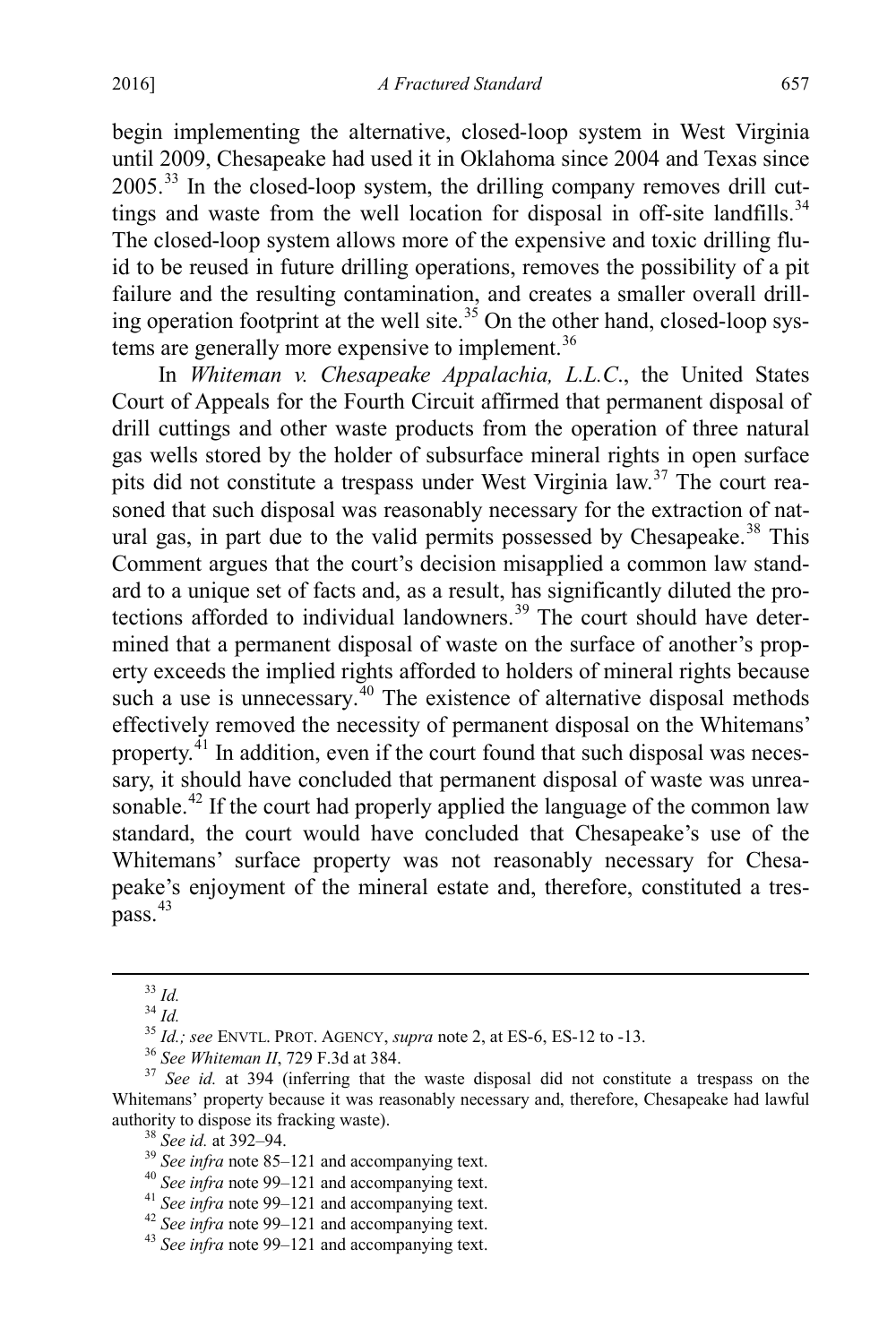#### I. FACTS AND PROCEDURAL HISTORY

Lisa and Martin Whiteman owned the surface rights to approximately 101 acres of land in Wetzel County, West Virginia, where they lived, grew hay, and raised sheep.<sup>[44](#page-6-0)</sup> Two severance deeds, dated 1952 and 1965, split the mineral estate from the surface estate, thereby allowing the surface and subsurface rights of the property to be held separately.<sup>[45](#page-6-1)</sup> The severance deeds were broad, neither reserving any specific rights to the mineral estate owner nor addressing permanent waste disposal on the surface.<sup>[46](#page-6-2)</sup> Pursuant to a lease agreement from the third party owner of the subsurface rights, Chesapeake held the subsurface mineral rights to the property.<sup>[47](#page-6-3)</sup>

Before fracking operations began, Chesapeake obtained well work and discharge permits from the West Virginia Department of Environmental Protection ("WVDEP") for the construction and management of the wells.<sup>[48](#page-6-4)</sup> Chesapeake gave the Whitemans notice of its intent to drill and dispose of waste on the property.<sup>[49](#page-6-5)</sup> The WVDEP permit application attached to the notice stated that Chesapeake intended to dispose of waste, including drill cut-tings, in surface pits.<sup>[50](#page-6-6)</sup> Drilling operations produced a large volume of drill cuttings, mud, and chemical additives, all of which were disposed of in two open, lined pits on the surface property.<sup>[51](#page-6-7)</sup> After drilling was completed, Chesapeake removed the plastic liner from the pits and buried the contami-nated waste by mixing it with clean soil from the surface.<sup>[52](#page-6-8)</sup>

Chesapeake's well operations and waste disposal pits rendered ten acres of the Whitemans' surface property "unusable for any suitable purpose."[53](#page-6-9) Nevertheless, Chesapeake's appraiser testified that the property had suffered no diminution or loss in value as a result of Chesapeake's operations.<sup>[54](#page-6-10)</sup> Moreover, the Whitemans admitted that their monetary damages were "not real significant."<sup>[55](#page-6-11)</sup> The Whitemans originally sought to enforce their property rights through a number of tort law claims, but subsequently voluntarily dismissed all of them except their claim for common law trespass.<sup>[56](#page-6-12)</sup>

- 
- 
- <span id="page-6-4"></span>
- <span id="page-6-6"></span><span id="page-6-5"></span>
- <span id="page-6-7"></span>

- 
- <span id="page-6-10"></span><span id="page-6-9"></span>
- <span id="page-6-11"></span>
- <span id="page-6-12"></span>

<span id="page-6-3"></span><span id="page-6-2"></span><span id="page-6-1"></span><span id="page-6-0"></span><sup>44</sup> *Whiteman II*, 729 F.3d 381, 382–83 (4th Cir. 2013). 45 *See* Whiteman v. Chesapeake Appalachia, L.L.C. (*Whiteman I*), 873 F. Supp. 2d 767, 770 (N.D. W. Va. 2012).<br>
<sup>46</sup> See Whiteman II, 729 F.3d at 383.<br>
<sup>47</sup> See id.<br>
<sup>49</sup> Id.<br>
<sup>50</sup> See id.<br>
<sup>51</sup> See id. at 383–84, 383 n.3.<br>
<sup>52</sup> Id. at 384.<br>
<sup>53</sup> Id. at 383.<br>
<sup>54</sup> Id. at 383.<br>
<sup>54</sup> Id. at 384.<br>
<sup>55</sup> Id. at 384.

<span id="page-6-8"></span>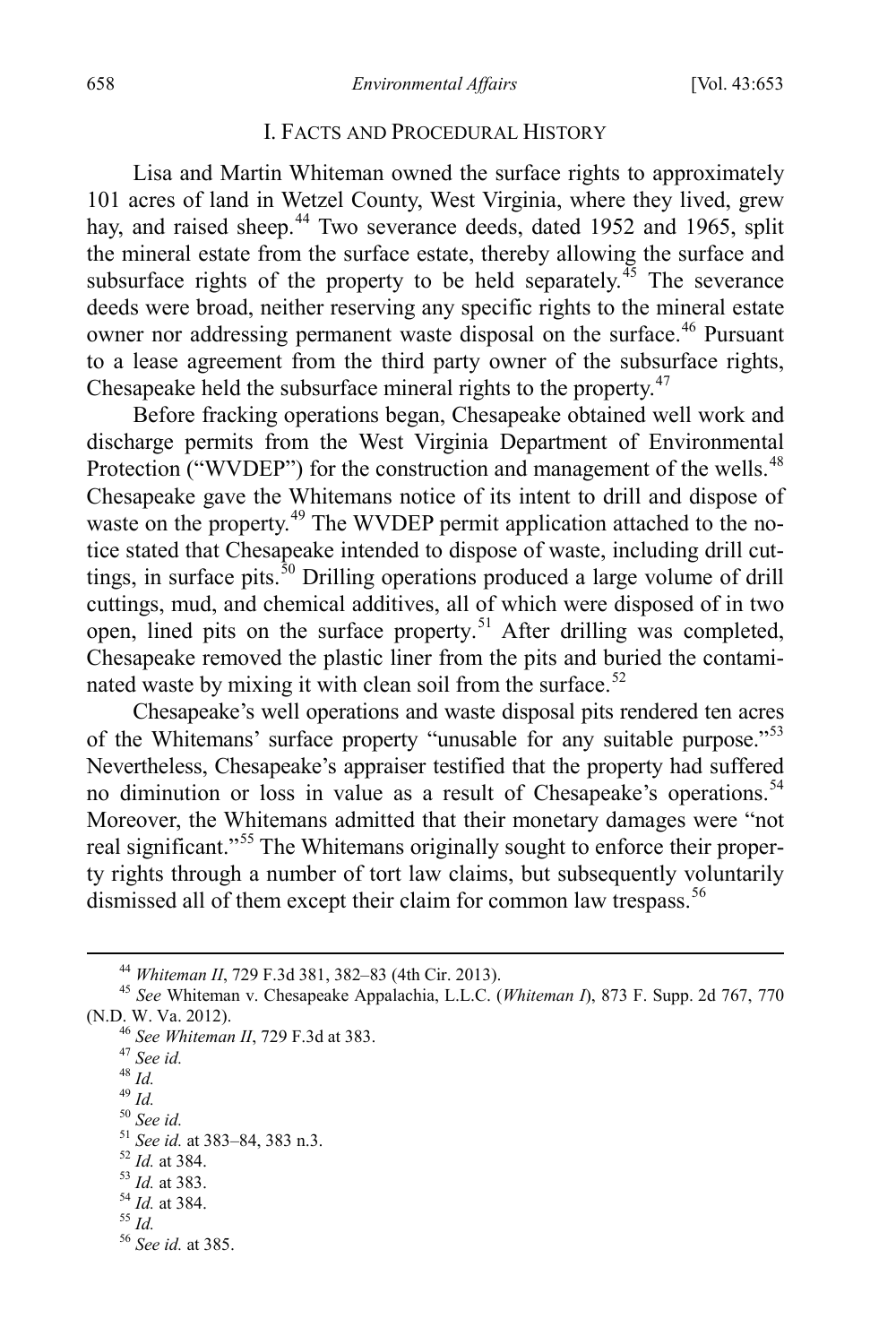The Whitemans filed their trespass action in the Circuit Court of Wetzel County, West Virginia and Chesapeake removed it to the United States District Court for the Northern District of West Virginia on the basis of di-versity of citizenship.<sup>[57](#page-7-0)</sup> The parties cross-moved for partial summary judg-ment on the trespass claim.<sup>[58](#page-7-1)</sup> The court denied the Whitemans' motion and granted Chesapeake's motion, holding that Chesapeake's construction and use of drill waste pits on the Whitemans' property did not constitute a trespass under West Virginia law.[59](#page-7-2) The Whitemans appealed to the United States Court of Appeals for the Fourth Circuit. $60$ 

#### II. LEGAL BACKGROUND

In the 1945 decision, *Hark v. Mountain Fork Lumber Co.,* the Supreme Court of Appeals of West Virginia considered, *inter alia*, whether a lumber company's transportation of lumber across the plaintiff's tramway consti-tuted a trespass even if the damages were merely negligible and reparable.<sup>[61](#page-7-4)</sup> Notably, the court defined trespass as "an entry on another man's ground without lawful authority" that caused damage, however slight, "to his real property."[62](#page-7-5) Drawing on that definition, the court reasoned that the protection of property rights would not be denied solely because damages were merely negligible. $\overset{63}{\circ}$  $\overset{63}{\circ}$  $\overset{63}{\circ}$  As a result, the lumber company's use of the tramway was held to constitute a trespass.<sup>[64](#page-7-7)</sup>

In many states with rich mineral resources, it is common for a property's surface rights to be split from the subsurface mineral rights and held separately. [65](#page-7-8) In *Marvin v. Brewster Iron Mining Co.*, an 1874 decision, the Court of Appeals of New York considered the extent to which the owner of subsurface mineral rights, reserved through deed and located beneath privately owned surface property, may use the surface for the extraction of minerals.<sup>[66](#page-7-9)</sup> The Brewster Mining Company owned and operated an iron ore mine beneath the plaintiff's surface property. $67$  To facilitate its mining operations, Brewster Mining Company permanently erected a blacksmith shop, a powder house for storing blasting materials, and a stable for horses on the

<span id="page-7-4"></span>

<span id="page-7-8"></span><span id="page-7-7"></span><span id="page-7-6"></span><span id="page-7-5"></span>

<span id="page-7-3"></span><span id="page-7-2"></span><span id="page-7-1"></span><span id="page-7-0"></span><sup>&</sup>lt;sup>57</sup> Whiteman I, 873 F. Supp. 2d 767, 769 (N.D. W. Va. 2012).<br><sup>58</sup> *Id.*<br><sup>59</sup> *See id.* at 770, 777, 779.<br><sup>60</sup> Whiteman II, 729 F.3d at 382.<br><sup>61</sup> Hark v. Mountain Fork Lumber Co., 34 S.E.2d 348, 350–52 (W. Va. 1945).<br><sup>62</sup> 519, 522 (N.D. W. Va. 2012); Marvin v. Brewster Iron Mining Co., 55 N.Y. 538, 539–40 (1874). 66 *See Marvin*, 55 N.Y. at 538–40. <sup>67</sup> *See id.*

<span id="page-7-10"></span><span id="page-7-9"></span>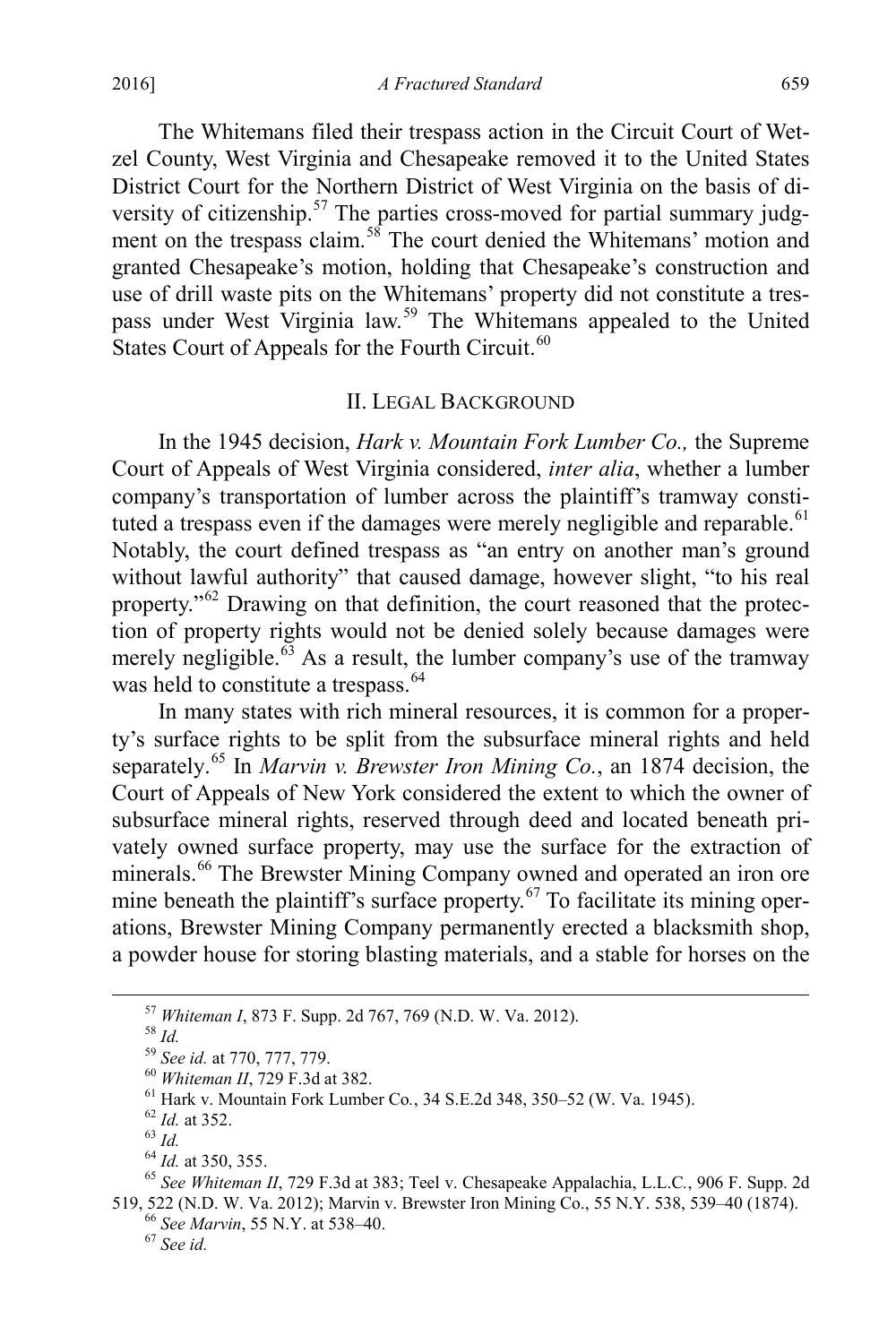plaintiff's surface land.<sup>[68](#page-8-0)</sup> In addition, the company stored ore, rubbish, and refuse on the surface for several years, constructed a steam engine to run the mine, and created a large hole for mine access.<sup>[69](#page-8-1)</sup>

The court held that a reservation by deed of mineral rights constitutes a constructive grant that, unless explicitly restricted by the deed, carries an implied right to use the surface to the extent that it is *necessary* for the *reasonable* enjoyment of the mineral estate.<sup>[70](#page-8-2)</sup> Therefore, a mineral owner has the implied right to penetrate the surface to extract minerals in such a "manner as is convenient and advantageous to the owner of the right," without rendering the surface "wholly destroyed."[71](#page-8-3) The mineral owner's right to use the sur-face, however, is limited to what is "necessary," not only convenient.<sup>[72](#page-8-4)</sup> The court reasoned that necessity must precede convenience, noting that a mineral owner does not have the right to use the surface property merely "because it is convenient for him, unless it is first *necessary*."[73](#page-8-5) The court further found that "considerations of vital economy" seldom create necessity.<sup>[74](#page-8-6)</sup> Although the court reversed the lower court's judgment and ordered a new trial in order to apply the newly established "reasonably necessary" standard to the facts, the court found that "[i]t is very rare[]" that a mine owner can "justify the use of the surface for  $\dots$  the long-continued deposit of the rubbish  $\dots$  ."<sup>[75](#page-8-7)</sup>

In the 1909 decision, *Porter v. Mack Manufacturing Co.*, the Supreme Court of Appeals of West Virginia adopted the reasonably necessary standard established in *Marvin*. [76](#page-8-8) In *Porter*, the mineral owner sought an injunction to stop the surface owner from blocking its construction of a tramway through the surface.<sup>[77](#page-8-9)</sup> The court held that using the surface was necessary for ore mining and that a tramway was a suitable means for reaching the necessary outcome.[78](#page-8-10) In its decision, the *Porter* court reiterated that a ne-cessity must precede a suitable, convenient, or reasonable result.<sup>[79](#page-8-11)</sup>

In the 1980 decision, *Buffalo Mining Co. v. Martin*, the Supreme Court of Appeals of West Virginia applied the reasonable necessary standard and emphasized the distinction between express and implied rights of mineral

<span id="page-8-4"></span>

<span id="page-8-3"></span><span id="page-8-2"></span><span id="page-8-1"></span><span id="page-8-0"></span><sup>&</sup>lt;sup>68</sup> *See id.* at 540–41.<br><sup>69</sup> *See id.* at 540–42.<br><sup>70</sup> *See id.* at 538.<br><sup>71</sup> *Id.*<br><sup>72</sup> *Id.* The court observed that a mineral owner can take necessary actions in a convenient manner. *Id.*<br>
<sup>73</sup> *Id.* at 553 (emphasis added).<br>
<sup>74</sup> *Id.* at 538, 554.<br>
<sup>75</sup> *Id.* at 553, 565.<br>
<sup>76</sup> See Porter v. Mack Mfg. Co., 64 S.E. 853, 854–55 (W. Va. 1909).<br>
<sup>77</sup> See id. at 853.<br>
<sup>78</sup> See id. at 855.<br>
<sup>79</sup>

<span id="page-8-6"></span><span id="page-8-5"></span>

<span id="page-8-7"></span>

<span id="page-8-8"></span>

<span id="page-8-9"></span>

<span id="page-8-10"></span>

<span id="page-8-11"></span>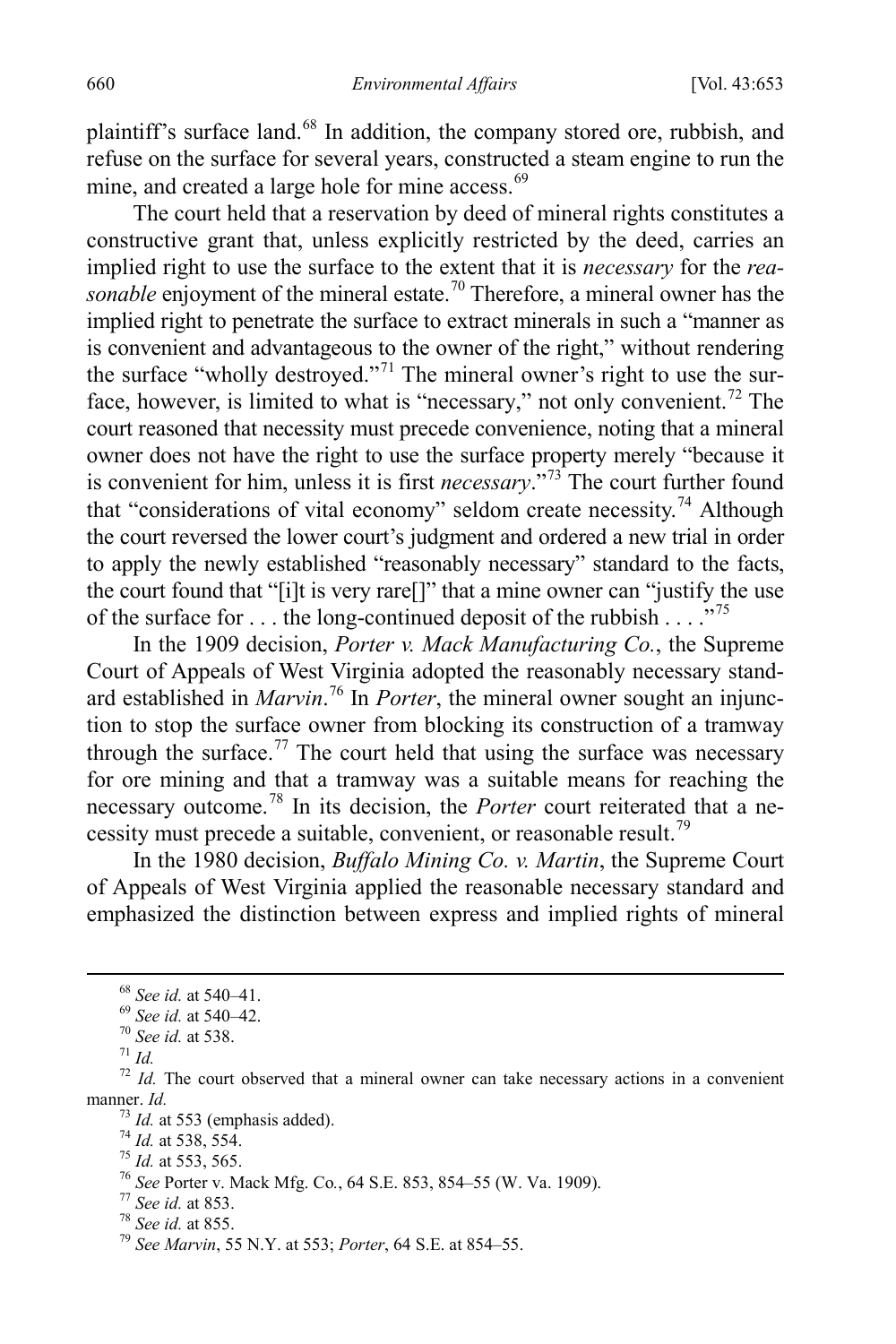owners.[80](#page-9-1) In *Buffalo Mining Co.*, the surface owner interfered with the mineral owner's construction of a power line through the surface for the pur-pose of powering mine ventilation.<sup>[81](#page-9-2)</sup> The court concluded that when a mineral owner acts under implied rights not expressly granted by deed, "the test of what is reasonable and necessary becomes more exacting . . . ."[82](#page-9-3) Therefore, the right must be reasonably necessary for the extraction of the minerals and may only be exercised "without any substantial burden to the surface owner."[83](#page-9-4) Although the court affirmed the reasonable necessary standard and established an additional "undue burden" requirement, it did not apply the standard because those issues were not raised at trial.<sup>[84](#page-9-5)</sup>

#### <span id="page-9-0"></span>III. ANALYSIS

In *Whiteman v. Chesapeake Appalachia L.L.C.*, the United States Court of Appeals for the Fourth Circuit held that Chesapeake Appalachia, L.L.C.'s ("Chesapeake") construction and use of drilling waste pits on Lisa and Martin Whiteman's (the "Whitemans") surface property did not constitute a trespass under West Virginia common law because it was reasonably necessary for the recovery of natural gas and did not impose a substantial burden on the Whitemans' surface property.<sup>[85](#page-9-6)</sup> Under West Virginia common law, a trespass occurs when one enters onto or leaves something on the land of another's property without lawful authority.<sup>[86](#page-9-7)</sup> Lawful authority can be obtained by license or agreement, such as a lease or deed. $87$  A line of precedent, extending from *Marvin v. Brewster Iron Mining Co.*, established that a grant of subsurface mineral rights in a property carries with it an implied right to use the surface to the extent that it is reasonably necessary for the use and enjoyment of the mineral estate without substantially burdening the surface owner.<sup>[88](#page-9-9)</sup> As a result, the court determined that the owner of mineral rights beneath a surface property has implied lawful authority to enter onto and leave things on another's property to the extent that it is reasonably necessary. [89](#page-9-10)

The court held that, pursuant to a lease agreement with the owner of the mineral rights beneath the Whitemans' surface property, Chesapeake

<span id="page-9-4"></span><span id="page-9-3"></span><span id="page-9-2"></span><span id="page-9-1"></span><sup>80</sup> See Buffalo Mining Co. v. Martin, 267 S.E.2d 721, 721, 725–26 (W. Va. 1980).<br><sup>81</sup> See id. at 722.<br><sup>82</sup> Id. at 725.<br><sup>83</sup> Id. at 725–26.<br><sup>84</sup> Id.<br><sup>85</sup> See Whiteman II, 729 F.3d 381, 394 (4th Cir. 2013).<br><sup>86</sup> See Hark v *Mining Co.*, 267 S.E.2d at 721; Porter v. Mack Mfg. Co*.*, 64 S.E. 853, 854 (W. Va. 1909). <sup>89</sup> *See Whiteman II*, 729 F.3d at 394.

<span id="page-9-6"></span><span id="page-9-5"></span>

<span id="page-9-8"></span><span id="page-9-7"></span>

<span id="page-9-9"></span>

<span id="page-9-10"></span>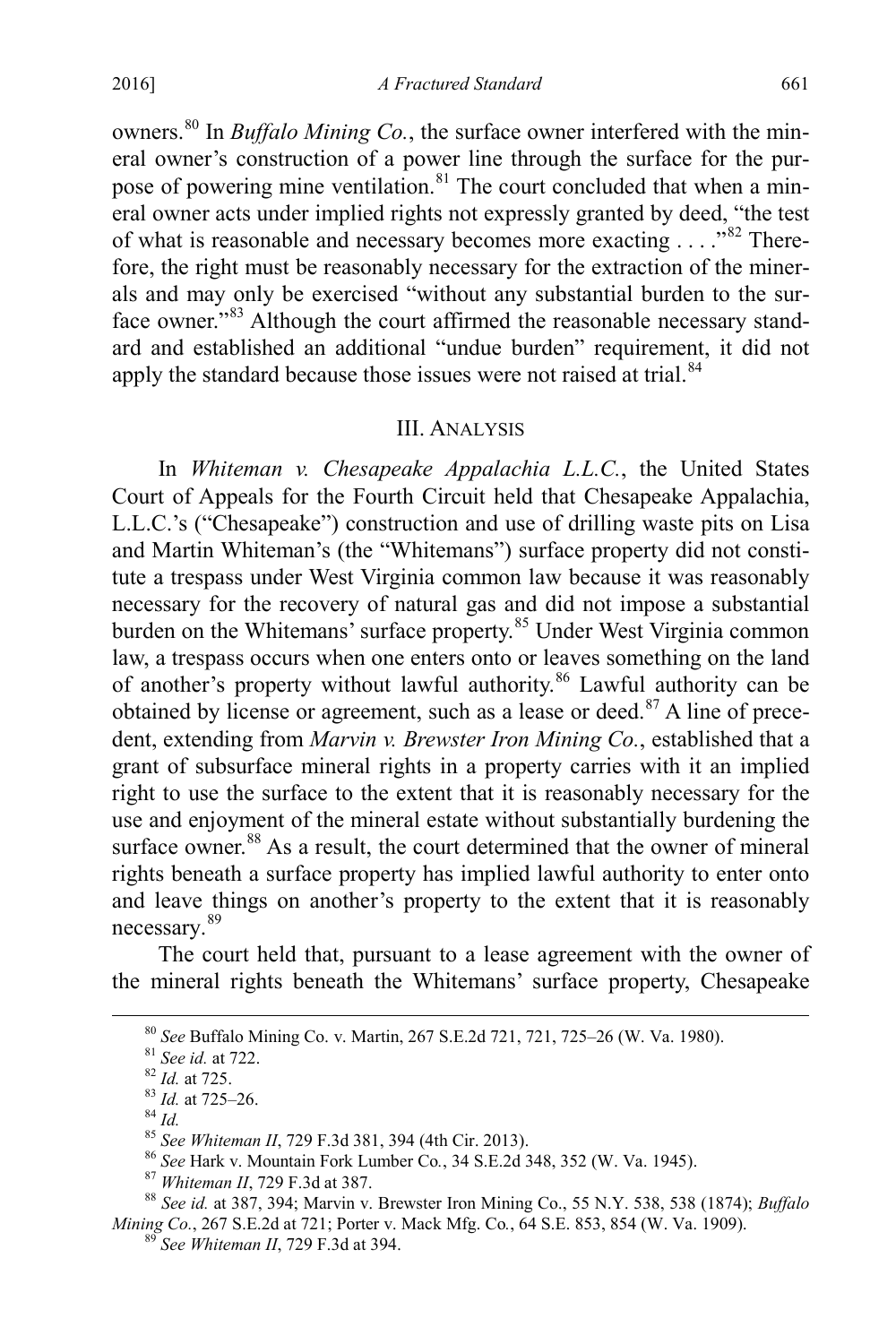had lawful authority to construct and use waste pits on the surface because this use was reasonably necessary and did not substantially burden the Whitemans.<sup>[90](#page-10-1)</sup> The court first determined that the waste pits did not substantially burden the Whitemans. $91$  In reaching this conclusion, the court relied on testimony from Chesapeake's expert who asserted that the Whitemans' property had suffered no diminution as a result of the waste pits.  $92$  In addition, the court specifically noted that the Whitemans admitted at trial that their damages were "not real significant" despite also acknowledging that the pits rendered ten acres of the surface no longer "suitable for any purpose."[93](#page-10-4) The court emphasized that because the Whitemans failed to present sufficient evidence and rebut Chesapeake's expert's testimony, they were unable to meet the burden of proof necessary to show that the waste pits were a substantial burden.<sup>94</sup> As a result, the Whitemans could only establish that Chesapeake lacked lawful authority by showing that the waste pits were not reasonably necessary.<sup>[95](#page-10-6)</sup>

Next, the court concluded that the waste pits were reasonably necessary for Chesapeake's extraction of minerals because Chesapeake had valid permits for the waste pits and because the pits were a common method for waste disposal in the area.<sup>[96](#page-10-7)</sup> Before Chesapeake began drilling, it obtained valid permits from the West Virginia Department of Environmental Protection ("WVDEP"), which specifically listed onsite waste pit disposal as the expected disposal method.<sup>[97](#page-10-8)</sup> In addition, the court determined that onsite waste pits were a reasonable method for disposal because, though a "closedloop" method was also available, it was more expensive to implement and was not used by Chesapeake in West Virginia at the time the pits were constructed. [98](#page-10-9)

<span id="page-10-0"></span>Although there are many cases that discuss the implied rights of a mineral owner, *Whiteman* was the first case to specifically address the construction and use of waste disposal pits for drill cuttings and other drilling waste materials.<sup>[99](#page-10-10)</sup> In reaching its decision, however, the court misapplied the reasonably necessary standard, significantly weakening the standard laid

<span id="page-10-4"></span>

<span id="page-10-5"></span>

<span id="page-10-6"></span>

<span id="page-10-7"></span>

<span id="page-10-8"></span>

<span id="page-10-10"></span><span id="page-10-9"></span>

<span id="page-10-3"></span><span id="page-10-2"></span><span id="page-10-1"></span><sup>&</sup>lt;sup>90</sup> See id. at 383, 394.<br><sup>91</sup> See id. at 392.<br><sup>92</sup> Id. at 384, 392.<br><sup>93</sup> Id. at 383–84.<br><sup>94</sup> See id. at 392–93.<br><sup>95</sup> Id. at 383.<br><sup>97</sup> Id. at 383.<br><sup>97</sup> Id. at 383.<br><sup>99</sup> Teel v. Chesapeake Appalachia, L.L.C., 906 F. Supp.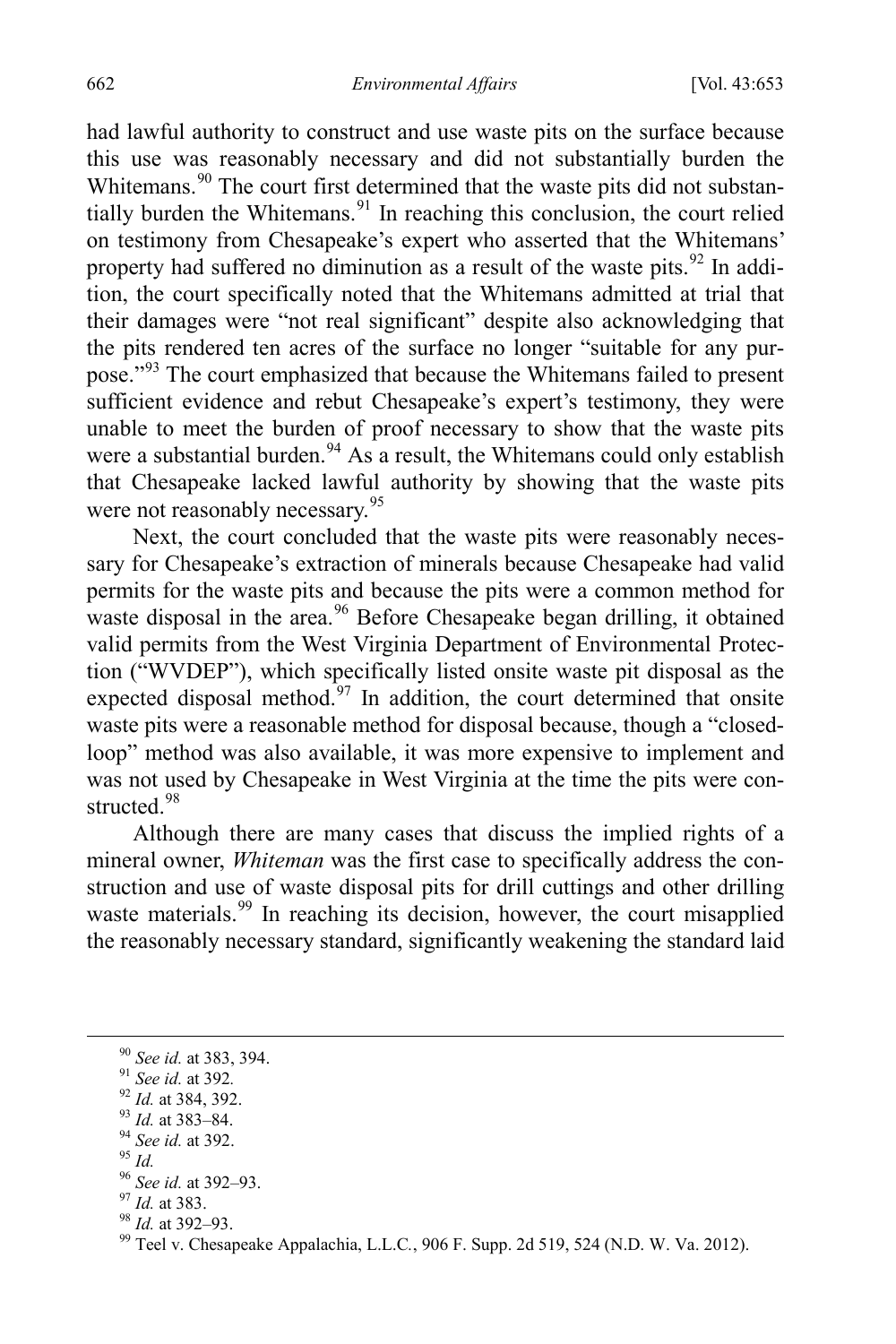out by the *Marvin* court.<sup>100</sup> The court should have first determined whether or not onsite disposal of waste was necessary *before* it even considered rea-sonableness.<sup>[101](#page-11-1)</sup> If it had done so, the court would have found that onsite disposal was unnecessary due to the existence of an alternative disposal method.<sup>102</sup> Second, even if the court had found that onsite disposal was necessary, the court should have given more weight to the explicit language of the court in *Marvin* and determined that permanent waste disposal on the surface was unreasonable.<sup>[103](#page-11-3)</sup> If the court had vigorously applied the language of the *Marvin* standard, the court would have held that Chesapeake's use of the surface was not reasonably necessary for the enjoyment of the mineral estate.<sup>[104](#page-11-4)</sup>

The court in *Marvin* emphasized that necessity is what gives rise to implied surface rights and, therefore, necessity must precede a considera-tion of reasonableness.<sup>[105](#page-11-5)</sup> The court states that, "[T]he rights which follow ownership as incident thereto, are no more nor greater than those which are necessary for the beneficial enjoyment of the property."[106](#page-11-6) In *Whiteman*, however, the court applied a combined standard that failed to distinguish between necessity and reasonableness.<sup>[107](#page-11-7)</sup> This part-necessity and partreasonableness standard enabled the court to over-emphasize the existence of valid permits, which should not have been a consideration in determining necessity, and under-emphasize the existence of alternative disposal meth-

<span id="page-11-0"></span> <sup>100</sup> *Compare Whiteman II*, 729 F.3d at 392–94 (concluding that permanent waste disposal does not exceed the implied rights of a mineral owner because it is reasonably necessary despite the existence of alternative disposal methods), *with* Marvin v. Brewster Iron Mining Co., 55 N.Y. 538, 538 (1874) (stating that long-continued or permanent disposal of refuse on the surface exceeded the implied rights of a mineral owner and indicating that a necessity must precede consideration of reasonableness or convenience).<br><sup>101</sup> *See* Gerrity Oil & Gas Corp. v. Magness, 946 P.2d 913, 927 (Colo. 1997) (concluding that

<span id="page-11-1"></span>surface use must be reasonable and necessary); *Marvin*, 55 N.Y. at 538 (indicating that there must first be necessity before a consideration of reasonableness or convenience of surface use). <sup>102</sup> *See Gerrity Oil & Gas Corp.*, 946 P.2d at 927 ("[W]hen the operations of a lessee or other

<span id="page-11-2"></span>holder of mineral rights would preclude or impair uses by the surface owner, and when reasonable alternatives are available to the lessee, the doctrine of reasonable surface use requires the lessee to adopt an alternative means.").

<span id="page-11-3"></span><sup>&</sup>lt;sup>103</sup> See Marvin, 55 N.Y. at 538 ("It is very rarely, then, that a case arises where, upon this test, the mine owner can justify the use of the surface for the lengthened keeping of his ore ... [and] more rarely, for the long-continued deposit of the rubbish . . . ."); *see also* Hooper v. Dora Coal Mining Co*.*, 10 So. 652, 653 (Ala. 1892) (deciding that prolonged use of the surface for disposal of refuse from mineral operations was trespass); Lanahan v. Myers*,* 389 P.2d 92, 93 (Okla. 1963) (concluding that the failure to use surface waste pits for a prolonged period of time was longer

<span id="page-11-6"></span><span id="page-11-5"></span><span id="page-11-4"></span>than reasonably necessary).<br><sup>104</sup> *See Hooper*, 10 So. at 653–54; *Gerrity Oil & Gas Corp.*, 946 P.2d at 927; *Marvin*, 55 N.Y.<br>at 538; *Lanahan*, 389 P.2d at 93.

<span id="page-11-7"></span>

<sup>&</sup>lt;sup>105</sup> *See Marvin*, 55 N.Y. at 538. <sup>105</sup> *Id.* at 552. <sup>107</sup> *See Whiteman II*, 729 F.3d 381, 392–93 (4th Cir. 2013).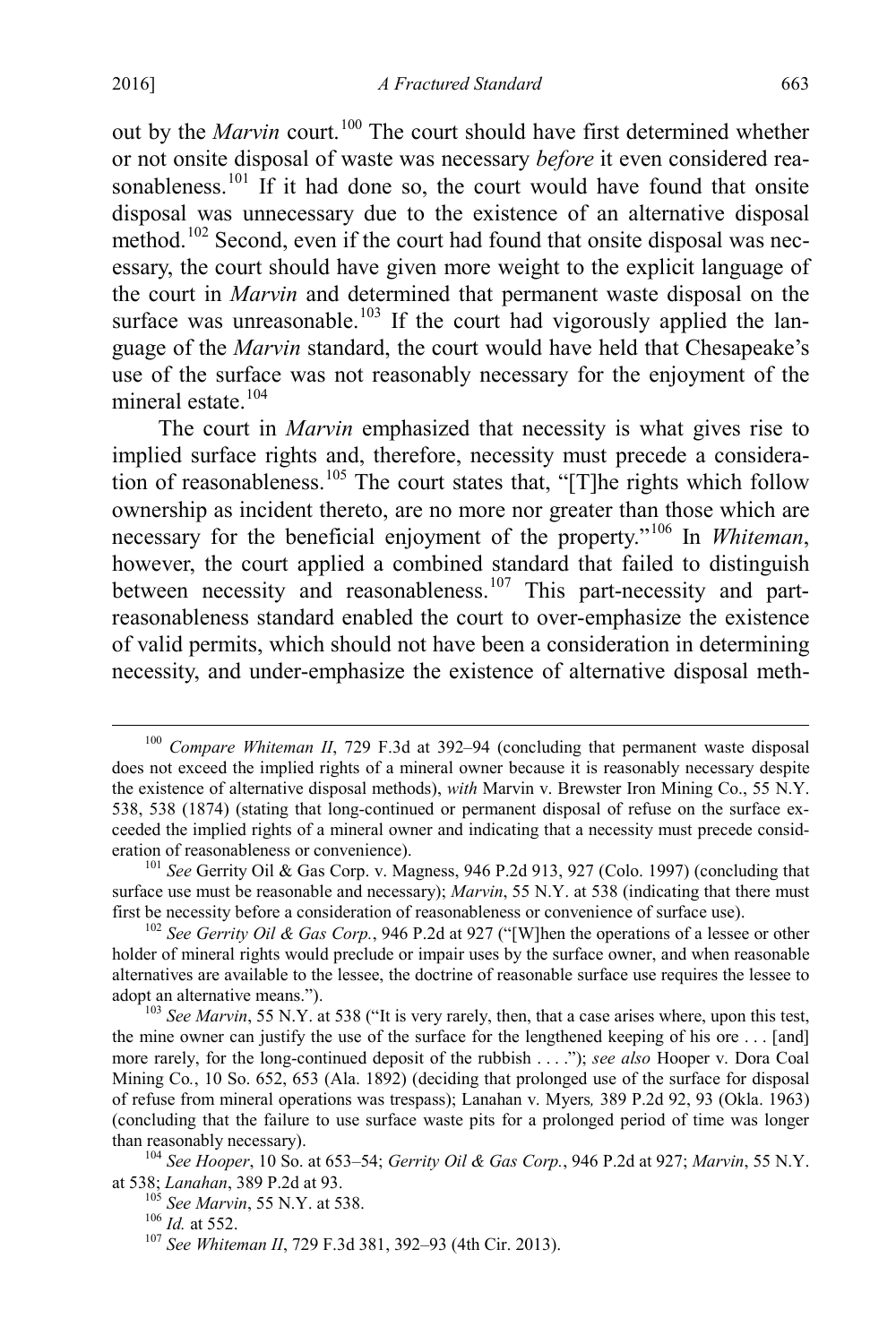ods.[108](#page-12-0) Although it is undoubtedly necessary that Chesapeake needed to select a waste disposal method, the existence of a less invasive alternative should have been given more weight by the court.<sup>[109](#page-12-1)</sup>

If the court had first determined necessity, the court would have found that Chesapeake's use of onsite disposal was unnecessary due to Chesapeake's ability to implement a close-loop disposal system.<sup>110</sup> Although Chesapeake did not use the closed-loop system in West Virginia or in any eastern state at the time the wells were drilled, Chesapeake did use the system in Texas and Oklahoma and, therefore, the closed-loop system was a feasibly available alternative method.<sup>111</sup> The closed-loop system, however, would have been more expensive to implement.<sup>[112](#page-12-4)</sup> Nevertheless, the court in *Marvin* stated that, "[I]t is seldom that considerations of vital economy can create a necessity."<sup>[113](#page-12-5)</sup> In addition, the increased costs of implementation would have been offset by better preservation of expensive drilling mud for future drilling operations, elimination of the possibility of a pit failure, reduction of the drilling operation's footprint at the well site, and prevention of future environmental contamination.<sup>[114](#page-12-6)</sup>

Even if the court had determined that, despite the availability of the closed-loop system, the onsite waste pits were necessary, the court should not have concluded that permanent waste disposal on the surface was rea-sonable.<sup>[115](#page-12-7)</sup> In reaching its decision, the court relied too heavily on Chesapeake's valid waste pit permits from the WVDEP and on common industry practices, ignoring the prohibitive language in *Marvin* and other precedent extending therefrom.<sup>[116](#page-12-8)</sup> In *Marvin*, the court emphasized that long-term disposal of waste on the surface would exceed the mineral owner's rights, stating that it would be rare "that a case arises where, upon this test, the [mineral right] owner can justify the use of the surface for the lengthened keep-

<span id="page-12-4"></span><span id="page-12-3"></span><sup>111</sup> *See Whiteman II*, 729 F.3d at 384. <sup>112</sup> *See id.* (noting that the close-loop system would cost an additional \$100,000 per well to

<span id="page-12-6"></span><span id="page-12-5"></span>implement).<br><sup>113</sup> *Marvin*, 55 N.Y. at 538.<br><sup>114</sup> *See Whiteman II*, 729 F.3d at 384; ENVTL. PROT. AGENCY, *supra* note [2](#page-2-0) (identifying po-<br>tential for environmental impacts).

<span id="page-12-7"></span><sup>115</sup> *See* Hooper v. Dora Coal Mining Co., 10 So. 652, 653–54 (Ala. 1892); *Marvin*, 55 N.Y. at 538; Lanahan v. Myers, 389 P.2d 92, 93 (Okla. 1963).

<span id="page-12-0"></span> <sup>108</sup> *See id.* (considering the existence of WVDEP permits and common industry practice, while discounting the existence of the closed-loop method in conducting reasonably necessary

<span id="page-12-2"></span><span id="page-12-1"></span>analysis).<br><sup>109</sup> *See Gerrity Oil & Gas Corp.*, 946 P.2d at 927.<br><sup>110</sup> *See Whiteman II*, 729 F.3d at 392–93; *Gerrity Oil & Gas Corp.*, 946 P.2d at 927; *Marvin*,<br>55 N.Y. at 538.

<span id="page-12-8"></span><sup>&</sup>lt;sup>116</sup> See Whiteman, 729 F.3d at 393 (failing to discuss the language in *Marvin v. Brewster Iron Mining Co*. prohibiting deposit of refuse on surface); *Hooper*, 10 So. at 655; *Marvin*, 55 N.Y. at 538 (indicating that the disposal of refuse on the surface exceeds the implied rights of the mineral owner); *Lanahan*, 389 P.2d at 93.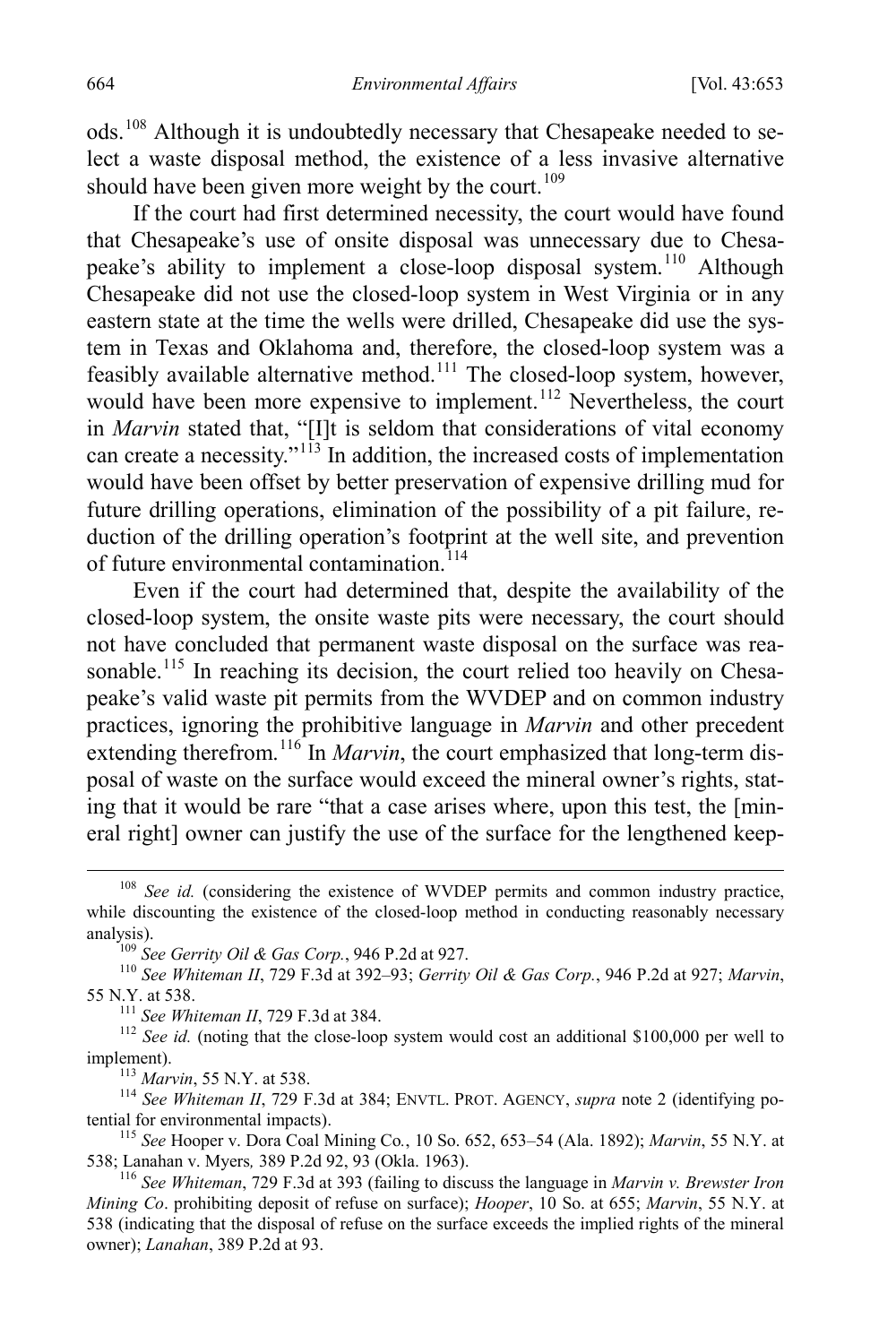ing" of waste and "more rarely, for the long-continued deposit of the rub-bish . . . . .<sup>"[117](#page-13-1)</sup> Permanent or long-term disposal of waste on the surface creates a prolonged burden on the surface owner that is not reasonably necessary for the extraction of minerals because the burden can remain even after cessation of mineral operations.[118](#page-13-2) Therefore, the *Whiteman* court should have determined that the permanent disposal of waste on the surface was not reasonably necessary for Chesapeake's enjoyment of the mineral estate and imposed an undue burden on the Whitemans.<sup>[119](#page-13-3)</sup>

The court's decision significantly weakens the reasonably necessary standard by transforming it into a mere reasonableness analysis.<sup>[120](#page-13-4)</sup> As a result, the court's conclusion in *Whiteman* heavily favors expansive mineral rights at the expense of restricting the rights of surface owners.<sup>[121](#page-13-5)</sup>

#### <span id="page-13-0"></span>**CONCLUSION**

Natural gas production through hydraulic fracturing poses a serious risk to public health due to its potential to contaminate water with many highly toxic chemicals. In *Whiteman v. Chesapeake Appalachia, L.L.C.*, the United States Court of Appeals for the Fourth Circuit held that permanent disposal of certain fracking waste in surface pits did not exceed the implied rights of a mineral owner. This decision significantly weakens the reasonably necessary standard, affording extensive implied rights to mineral owners, while greatly reducing a surface owner's ability to protect himself from the many risks associated with fracking operations. In applying the standard, the court failed to distinguish between necessity and reasonableness and deviated too far from *Marvin v. Brewster Iron Mining Co.* when reaching its conclusion. The court should have followed *Marvin*'s standard and held that it was unnecessary for Chesapeake to permanently dispose of waste in onsite pits due to the existence of alternative disposal methods. Lacking necessity, the court should not have considered reasonableness. But even if the court had determined that onsite disposal was necessary, the court should not have reached the conclusion that such a use of the surface

<span id="page-13-2"></span><span id="page-13-1"></span><sup>&</sup>lt;sup>117</sup> *See Marvin*, 55 N.Y. at 553.<br><sup>118</sup> *See Hooper*, 10 So. at 653 (concluding that the deposit of refuse on the surface constituted a trespass lacking continued necessity); *Marvin*, 55 N.Y. at 538; *Lanahan*, 389 P.2d at 93 (decid-

<span id="page-13-3"></span><sup>&</sup>lt;sup>119</sup> See Hooper, 10 So. at 653; Gerrity Oil & Gas Corp. v. Magness, 946 P.2d 913, 927 (Colo. 1997); *Marvin*, 55 N.Y. at 538; *Lanahan*, 389 P.2d at 93.

<span id="page-13-4"></span><sup>&</sup>lt;sup>120</sup> See Whiteman *II*, 729 F.3d at 392–94; *see also* Johnson v. Suttles, 227 P.3d 664, 669 (Okla. Civ. App. 2009) (choosing to apply a more lenient reasonable necessity standard, rather than an absolute necessity standard, in granting an easement by necessity for an oil well service road).121 *See Whiteman II*, 729 F.3d at 392–94; Teel v. Chesapeake Appalachia, L.L.C*.*, 906 F.

<span id="page-13-5"></span>Supp. 2d 519, 524 (N.D. W. Va. 2012).